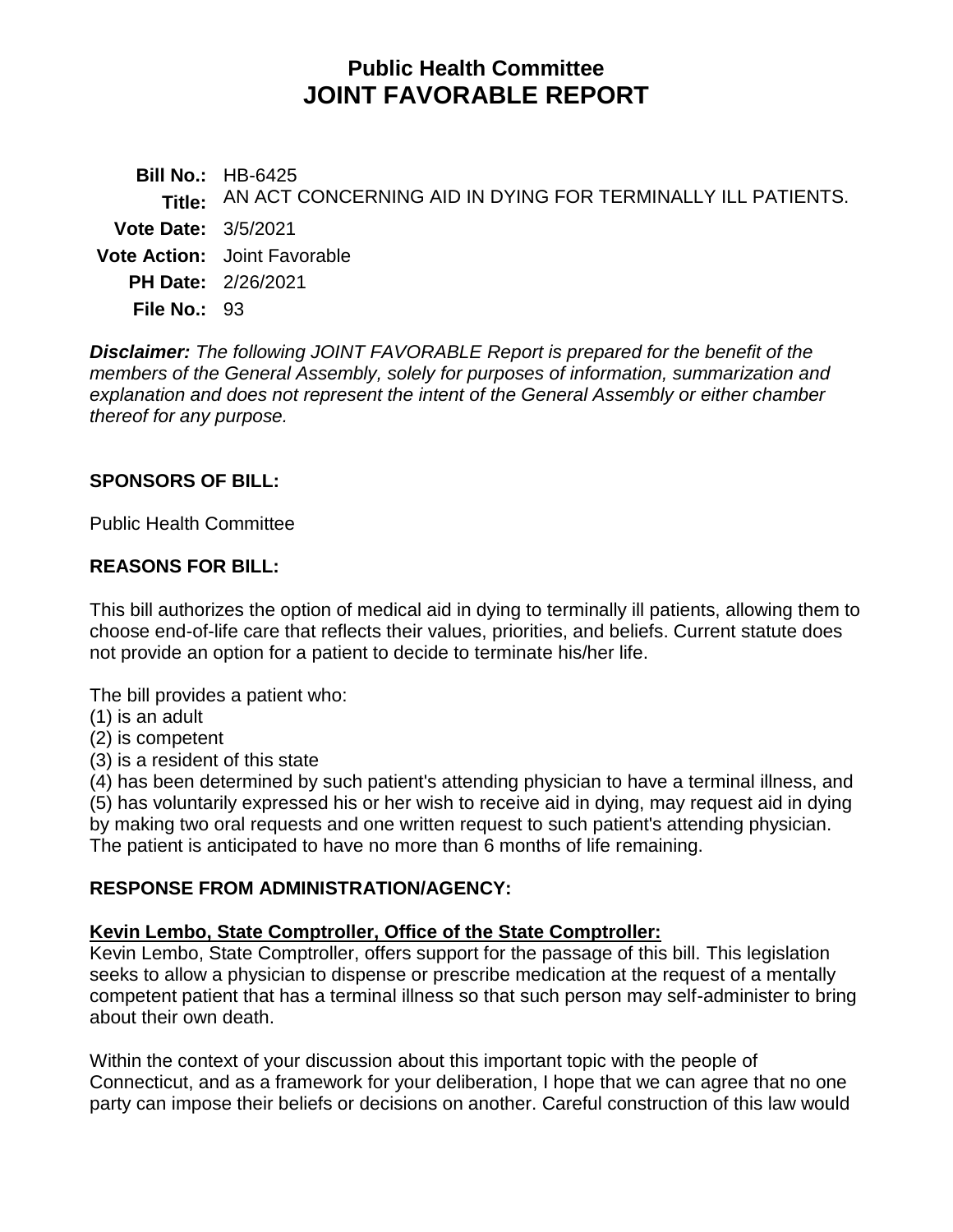protect the individual's ability to make this personal choice. An individual with a terminal illness should be under no pressure to choose to end their life. Physicians, likewise, should be under no pressure to participate.

#### **State of Connecticut, Judicial Branch, External Affairs Division:**

The intent of Section 14 of the bill is unclear as to whether it is to modify the murder statute (C.G.S. section 53a-54a) or to create a new section in the statute dealing specifically with murder associated with aid in dying.

If the language in Section 14 is intended to be the latter, the State of Connecticut Judicial Branch, External Division recommends that language be added to clarify the class of crime and punishment.

# **Representative Holly Cheeseman, 37th Assembly District:**

Representative Holly Cheeseman opposes this legislation. The American Medical Association, the body whose members would be required to enable this act and provide the means to carry it out, continues to oppose this issue. Instead of engaging in assisted suicide, physicians must aggressively respond to the needs of patients at the end of life." Additionally, some may argue that the slippery slope argument is not applicable, yet the experiences of Canada, the Netherlands and Belgium prove otherwise.

This legislation stipulates that it is only open to patients with a terminal condition and limited life expectancy – that is an unknown quantity and many patients out live by many months their doctor's prognosis. There are not enough safeguards against coercion.

Rather than "authorizing physicians to prescribe lethal cocktails for their patients, we as a society must ensure that every individual has access to the palliative care he or she requires to allow for a peaceful painfree end of life."

# **NATURE AND SOURCES OF SUPPORT:**

#### **Louise Aaronson:**

Lousie Aaronson offer support for the passage of this bill. H.B. 6425 provides protections for both the patient and the health care provider. The option of medical aid in dying is completely optional; no one can be forced to use it, and at least two doctors must be consulted. The option is only available to an adult who has six months or less to live, able to make informed health care decisions, and is able to take the medication themselves. Medical aid in dying is currently available to 22% of U.S. residents. Additionally, the COVID-19 pandemic has exposed many of the vulnerabilities in our healthcare system, and this is one way to ensure every person in Connecticut can choose a peaceful end of life on their own terms.

#### **Barbara Maltby, MA:**

Barbara Maltby offers written testimony in support of this bill. She is "a firm believer in the importance and value of palliative care. She also understand why some people, including herself, support medically assisted death. As written in the testimony, "I fear pain and discomfort far more than death itself. (Palliative care sometimes is not effective). I fear advanced dementia. I fear an unnecessarily prolonged dying. I would prefer to have assistance in dying rather than having to stop eating & drinking." She does not believe that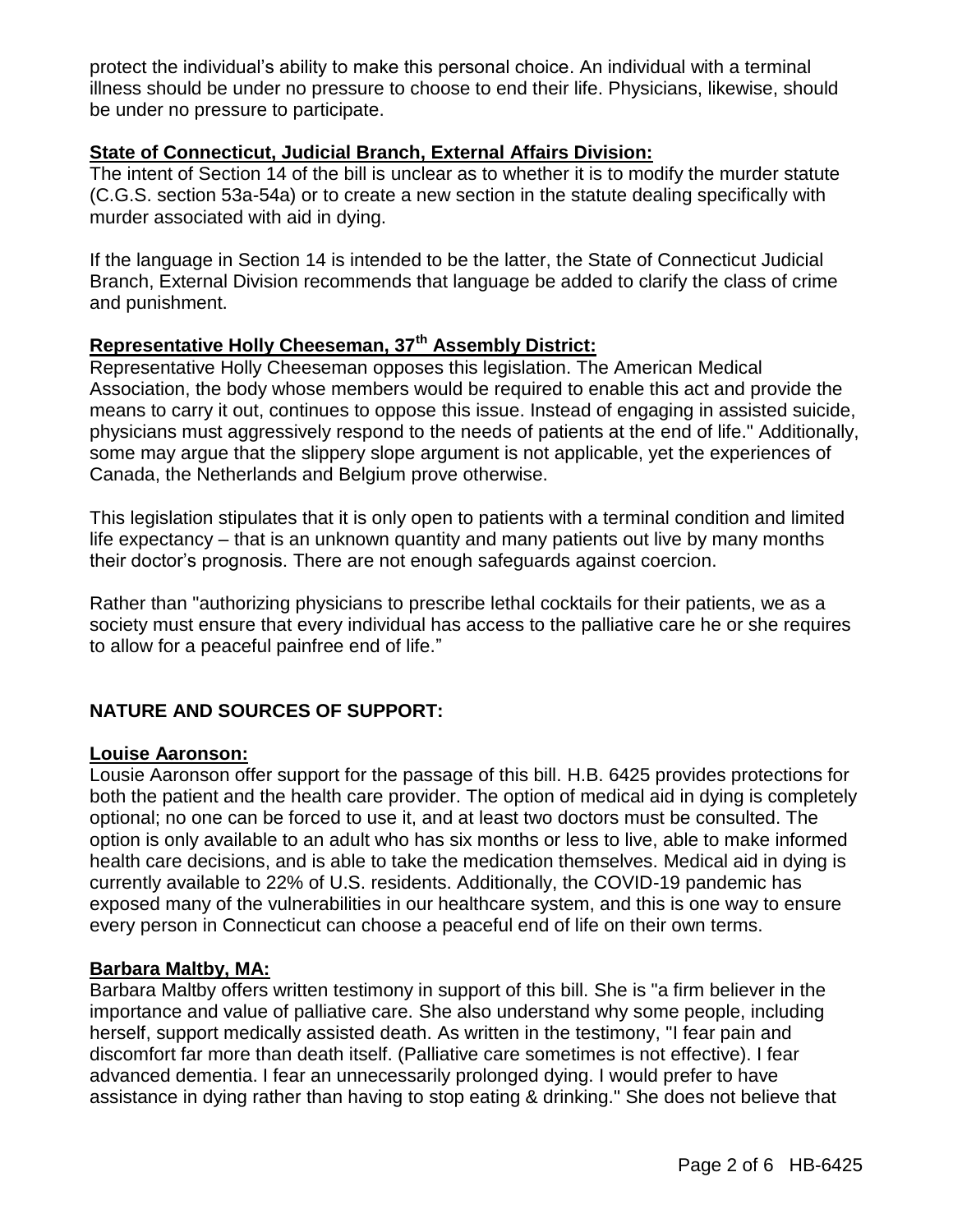one religious entity should control all those who are not members and do not agree with them. In addition, she believes that there is little evidence in this country, in the states where MAID is legal, that any slippery slope has occurred.

#### **Paul Bluestein, MD, FACOG:**

Dr. Paul Bluestein offers support for the passage of this bill. As written in his testimony, one of the challenges doctors confront is to respect their personal commitment to do no harm in the face of the ambiguities resulting from advanced medical technology. While physicians may be able to prolong life, many physicians also believe the mandate to "do no harm" means they must help their patients escape needless and unbearable suffering.

Doctors are first and foremost healers, but there are times when there is no more healing that is possible and when that is the case, we need to be honest and compassionate and respect the wishes of our patients. Additionally, Dr. Bluestein states that he believes this is not a political issue. We are all going to die regardless of our political party or religious affiliation. This is a human issue and the only question is whether we will have a say in how we die.

#### **Stephen Wanczyk-Karp, LMSW, National Association of Social Workers:**

National Association of Social Workers offers support for this bill. As stated in the written testimony, "we navigate the complex issues of proper end-of-life care. The reason such concerns are so complex is because not only is the inevitable loss of a loved one a painful experience, but there are also a number of diverse cultural and social perspectives on end-oflife care. It is our practice that a person's ability to make their own decisions, to use their own personal self-determination, is what guides the path of physical and mental health treatment, or lack thereof. It is our professional philosophy that a person cannot be forced to get treatment; the final decision for treatment rests with the consumer, not with the service provider."

Additionally, as the bill is written, the association believes there are safeguards that are in place that will be effective. Requiring time between requests, and stringently limiting who can be independent witnesses to the requests, mitigates abuse that might arise. The bill's language ensures that no one other than the terminally ill individual may make the request, which will significantly decrease the potential for abuse or coercion.

#### **Deborah Pasik, M.D. FACR, Internal Medicine and Rheumatology, Morristown, NJ:**

Dr. Deborah Pasik offers support for this legislation. As stated in her testimony, "[t]hese past 19 months have solidified my commitment to medical aid in dying. Every patient that I have met has demonstrated strength, courage, resolve, and immense gratitude. Letters from their surviving loved ones describing the events surrounding the planned deaths consistently express feelings of peaceful elation. Families are brought together, and life is celebrated.

What I find remarkable about all of these terminally ill people, with no exceptions, was that they were all extremely clear in their requests; their decisions were made after weeks of discussion and introspection." Terminally ill Connecticut residents should not be forced to move to other states, like New Jersey, that have authorized this compassionate end-of-life care option.

## **Other Sources of Support**

Mrs. Claudia Bertrand, Vernon, CT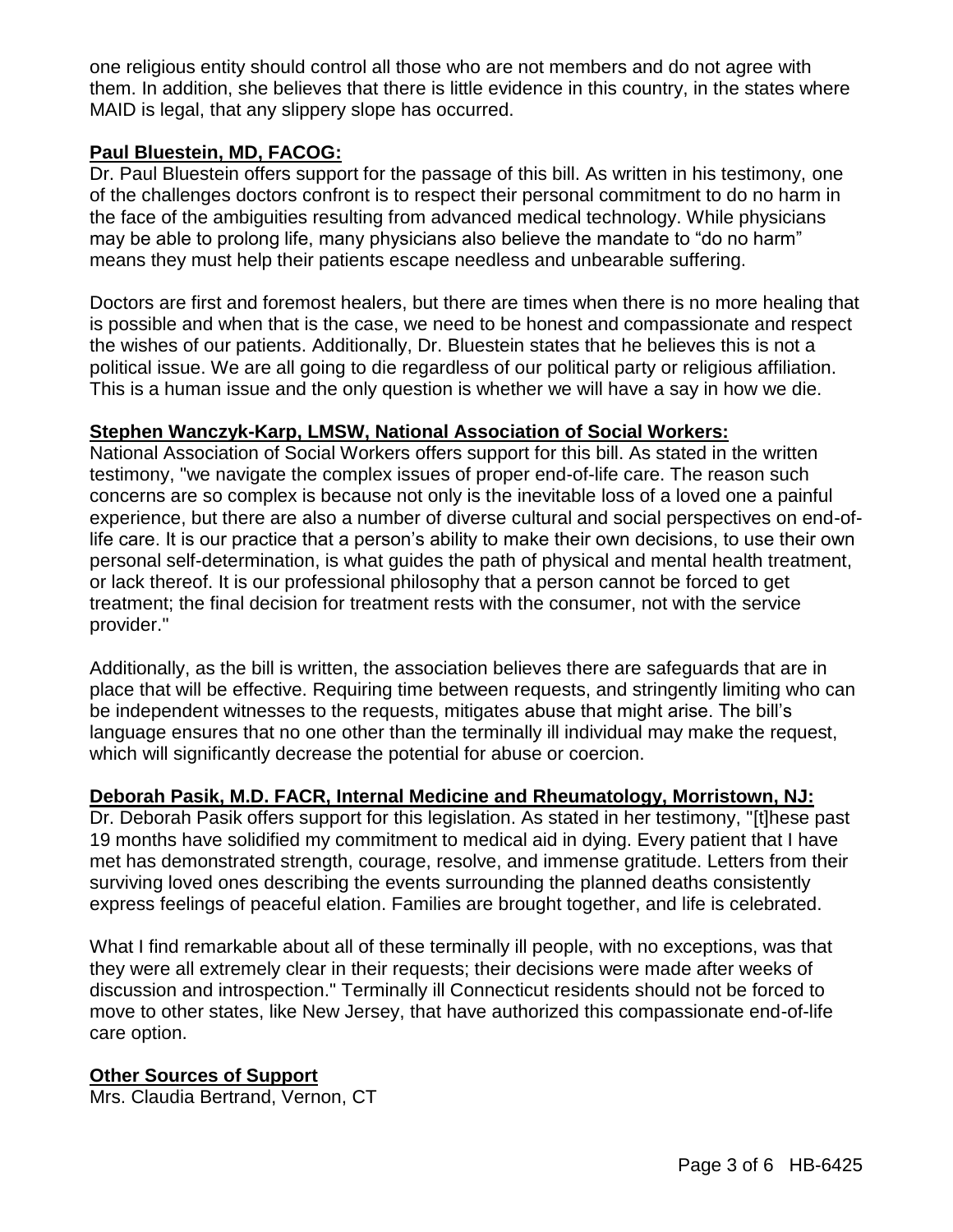John McWeeney, Shelton, CT Kim Callinan, President and CEO, Compassion & Choices Mrs. Jessica Pelletier, Meriden, CT Faith Sommerfield, Greenwich, CT Susan Kautz, RN., Haddam CT

## **NATURE AND SOURCES OF OPPOSITION:**

#### **Deacon David Reynolds, Associate Director for Public Policy, Connecticut Catholic Affairs Conference:**

Deacon David Reynolds on behalf of the Connecticut Catholic Affairs Conference offers written testimony in opposition of this bill. The Conference understands that some people may view establishing a legal process whereby a person may take their own life is an expression of compassion for a terminally ill patient. However, "the question must be asked if helping a person take their own life is true compassion and the best direction for our society."

As stated in the testimony, "[s]ome will argue it is an individual choice, so a person should be able to make that decision. These same people want to ignore the dangers to patient lives, and that other seriously disabled people may face, if this approach to treating illness becomes legally acceptable in our society." The Conference believes that this bill indirectly authorizes the use of "drug cocktails" that have not been approved by the FDA or any other ethical research review board.

Overall, the Conference believes that in respecting the value of human life and showing true compassion for suffering patients is to vigorously improve palliative and hospice care.

#### **Cathy Ludlum, Second Thoughts Connecticut:**

Second Thought Connecticut is a group of disabled people and allies working to prevent the legalization of assisted suicide and we oppose HB 6425. Below is a list of reasons why this bill should not become law:

- 1) Disabled people must still fight our way through the insurance system that is focused on cost containment, and the negative attitude of many practitioners
- 2) Misdiagnosis and mis-prognosis are real issues
- 3) Proponents' falsely repeating statements that there are no problems with the Oregon and Washington State assisted suicide systems
- 4) For years, my colleagues and I have been dealing with the idea of "terminal illness" which is listed as the qualification under the definition under Sec. 1, 20

The bill as written has no restrictions on who can be the witnesses to the request assisted suicide, and it allows the physician and the consulting physician to be in private practice. There are confirmed reports that people in the disability community will opt for assisted suicide because they don't have the needed support to continue living in the community. It is important to note that newer drug cocktails that replaced Seconal are leading to prolonged and agonizing deaths.

Our intent is not to interfere with the choice of others, but if your choice becomes a threat to us, we say NO.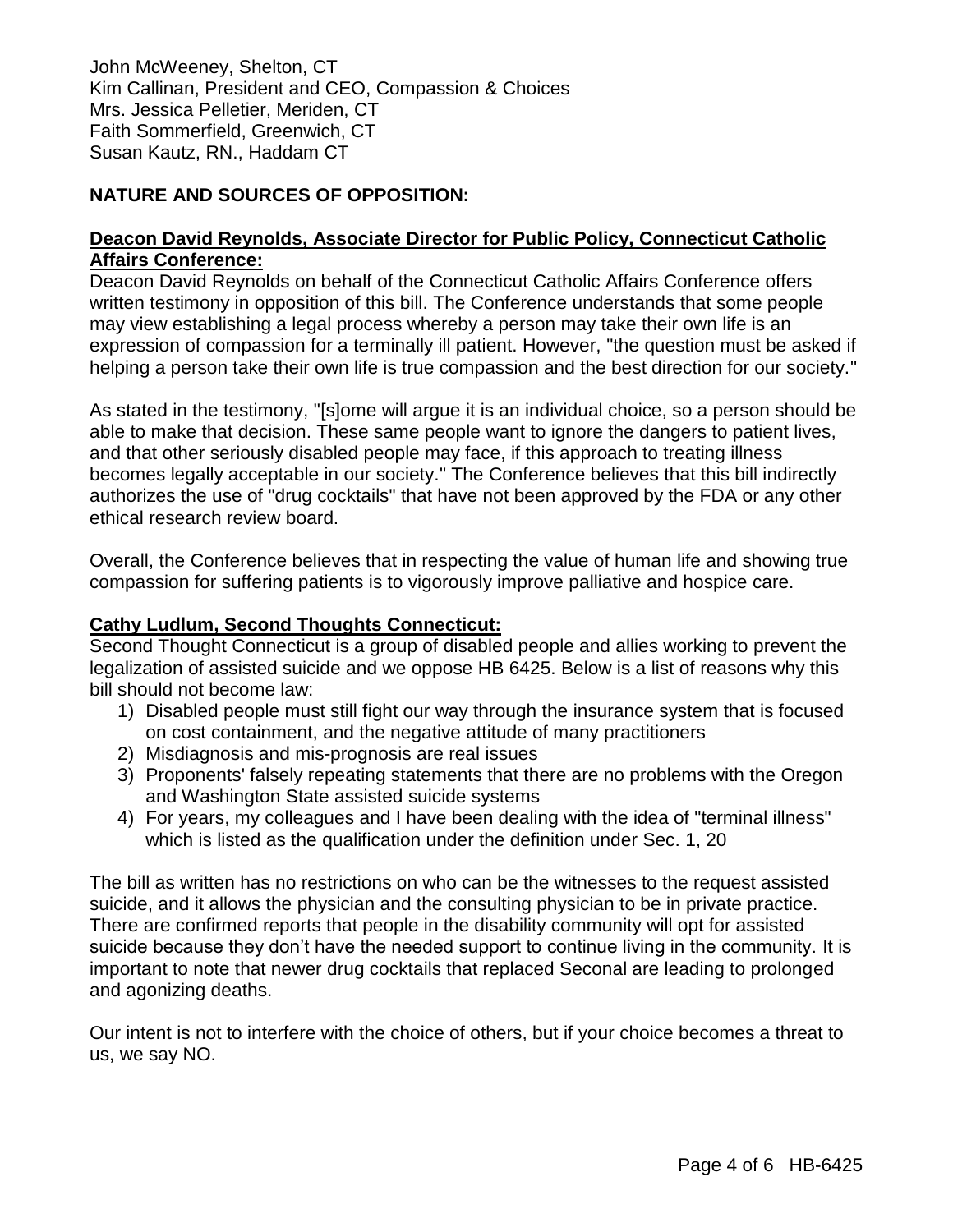### **Tracy Wodatch, President and CEO, The Connecticut Association for Healthcare at Home:**

President Tracy Wodatch offers written testimony on behalf of the Connecticut Association for Healthcare at Home. As stated in the testimony, "[r]egarding the concept of Aid in Dying, in polling our member agencies, one message remains unanimous in that our Association and its hospice providers are committed to the hospice philosophy cherishing life until its natural end while reinforcing dignity, quality and comfort for both the patient and their loved ones.

According to the most current Medicare claims data from 2019, Connecticut continues to rank 2nd to last in the country in hospice median length of stay which still translates into "last minute hospice or end-of-life care." The public and the providers frequently confuse hospice care and palliative care. Hospice is a holistic philosophy of care for the terminally ill in their last 6 months of life. Palliative care is also a holistic approach but should be offered early in a serious illness to help a patient and their family cope with side effects and the impact on their quality of life during treatment.

Should this bill move forward out of committee, the association expresses concern about some of the language within the bill itself.

They offer the following changes:

- Section 1.9, line 45 should read "including, but not limited to, hospice care." Not palliative care.
- Section 1.12 "Palliative Care" (A): should read ...throughout the continuum of a patient's serious (not terminal) illness.
- Section 1.18: "Self-Administer" is not just the act of ingesting medication. This definition needs to include the act of managing the medication as well.
- Section 1.20: For a person to qualify for the hospice benefit, 2 physicians must determine that the patient has six months or less to live if the terminal illness runs is normal course. The association highly recommends that at least 2 physicians determine prognosis is terminal in order for a patient to obtain this medication that will end their life.

Should that day come when it is legal to allow physician-assisted suicide, the Association and its members strongly urge our state to develop a well-thought out plan for good policy and education along with standardized implementation plans and oversight to ensure the protections of both the consumer and the provider.

# **T. Brian Callister, MD, FACP, SFHM:**

First, contrary to what proponents say, legalizing assisted suicide actually limits your choices and access to healthcare; Second, the underlying premise that everyone will suffer horrible pain at the end of life is simply not true in 2020; Third, a physician's ability to predict life expectancy in terminal illness is often not accurate – the medical literature shows the average margin of error is 50-70 percent; Fourth, assisted suicide puts too much power in a doctor's hands and corrupts the medical profession. Having two doctors certify that the patient is terminal with six months or less to live is NOT a safeguard; Fifth, the "suicide contagion" that comes with legalizing assisted suicide is real: the CDC reported that after the Oregon assisted suicide law passed, general suicide rates in adults age 35-64 increased 49% in Oregon as compared to a 28% increase nationally.